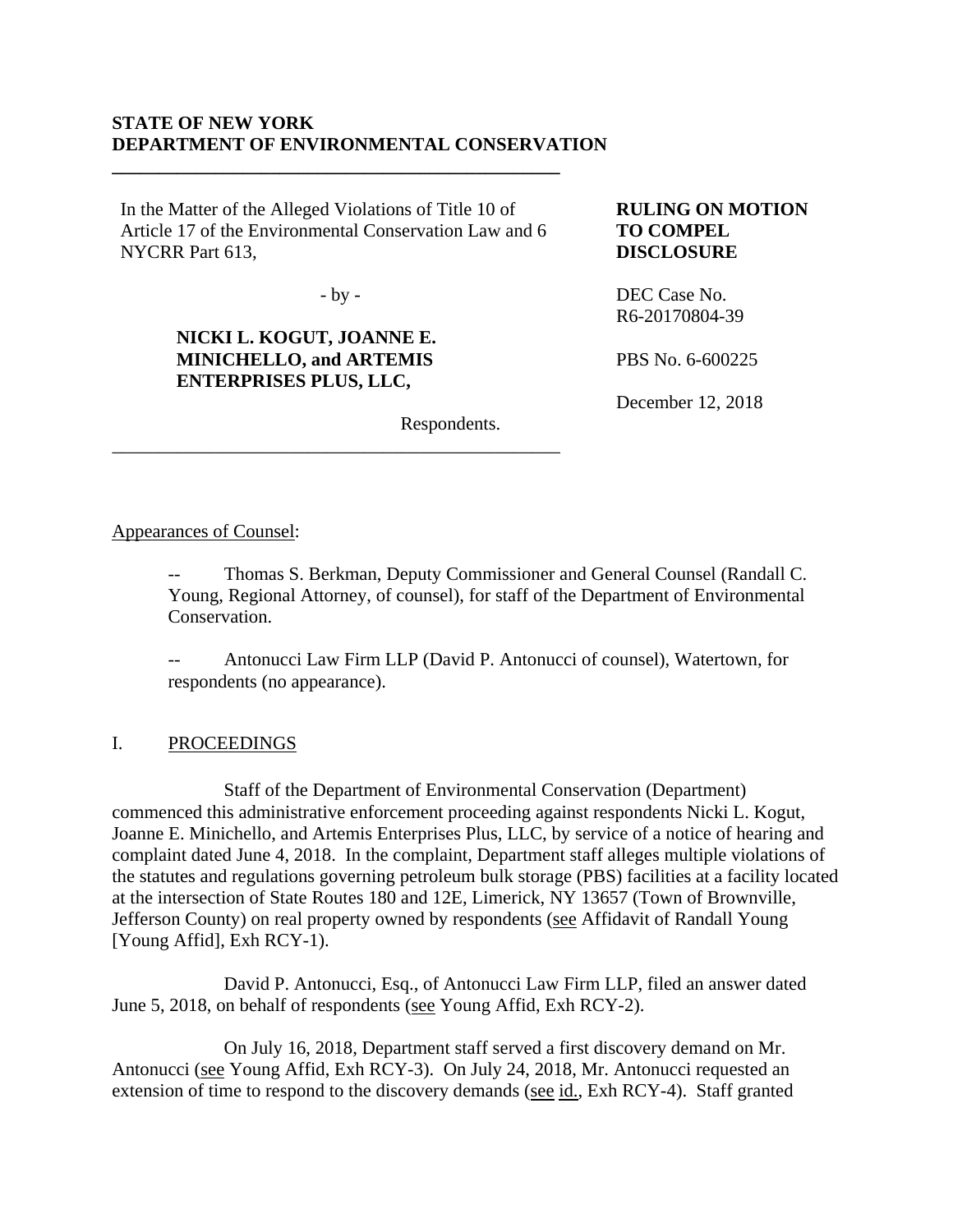respondents an extension until August 13, 2018 to respondent to staff's demands (see id., Exh  $RCY-5$ ).

 A pre-hearing conference was held on August 16, 2018, before Administrative Law Judge (ALJ) Michael S. Caruso. Mr. Antonucci appeared at the pre-hearing conference on behalf of respondents. Respondents had not provided the demanded materials at the time of the pre-hearing conference and Mr. Antonucci indicated that he would provide the requested materials by August 24, 2018. (See Young Affid  $\P$ 9.)

 As of November 21, 2018, Department staff had still not received a response to its discovery demands. Under cover letter dated November 21, 2018, Department staff served a motion to compel disclosure on respondents. The motion consists of a notice of motion and motion to compel disclosure, and an affidavit of Randall Young, Esq., with attachments. The motion seeks a ruling of the ALJ directing respondents to fully respond to Department staff's first discovery demand and a further ruling precluding respondents from introducing any document or item demanded into the record of this proceeding if it was not provided to staff as ordered.1

 Respondents failed to respond to Department staff's motion and the time to do so has expired.

#### II. DISCUSSION

 $\overline{a}$ 

 Under the Department's Uniform Enforcement Hearing Procedures (6 NYCRR part 622), the scope of disclosure is as broad as that provided for under CPLR article 31 (see 6 NYCRR 622.7[a]). Where production and inspection of documents is sought by a party, the requested documents must be furnished within 10 days of the receipt of the discovery request unless a motion for a protective order is made (see 6 NYCRR 622.7[b][1]). A party against whom disclosure is demanded may make a motion to the ALJ for a protective order within 10 days of the discovery demand (see 6 NYCRR 622.7[c][1]). If the party fails to comply with a discovery demand without having made a timely objection, the proponent of the discovery demand may apply to the ALJ to compel discovery (see 6 NYCRR 622.7[c][2]). The ALJ may direct that any party failing to comply with discovery after being directed to do so by the ALJ suffer preclusion from the hearing of the material demanded (see 6 NYCRR 622.7[c][3]). Furthermore, a failure to comply with the ALJ's direction will allow the ALJ or the Commissioner to draw the inference that the material demanded is unfavorable to the noncomplying party's position (see id.).

 Here, Department staff has established that notwithstanding the grant of several extension requests by staff, respondents failed to respond to staff's first disclosure demands or

<sup>&</sup>lt;sup>1</sup> Where an ALJ has not been assigned to a particular matter, the Chief ALJ may ruling on pre-hearing motions ( $\frac{\text{see}}{\text{Set}}$ 6 NYCRR 622.6[d][1]).